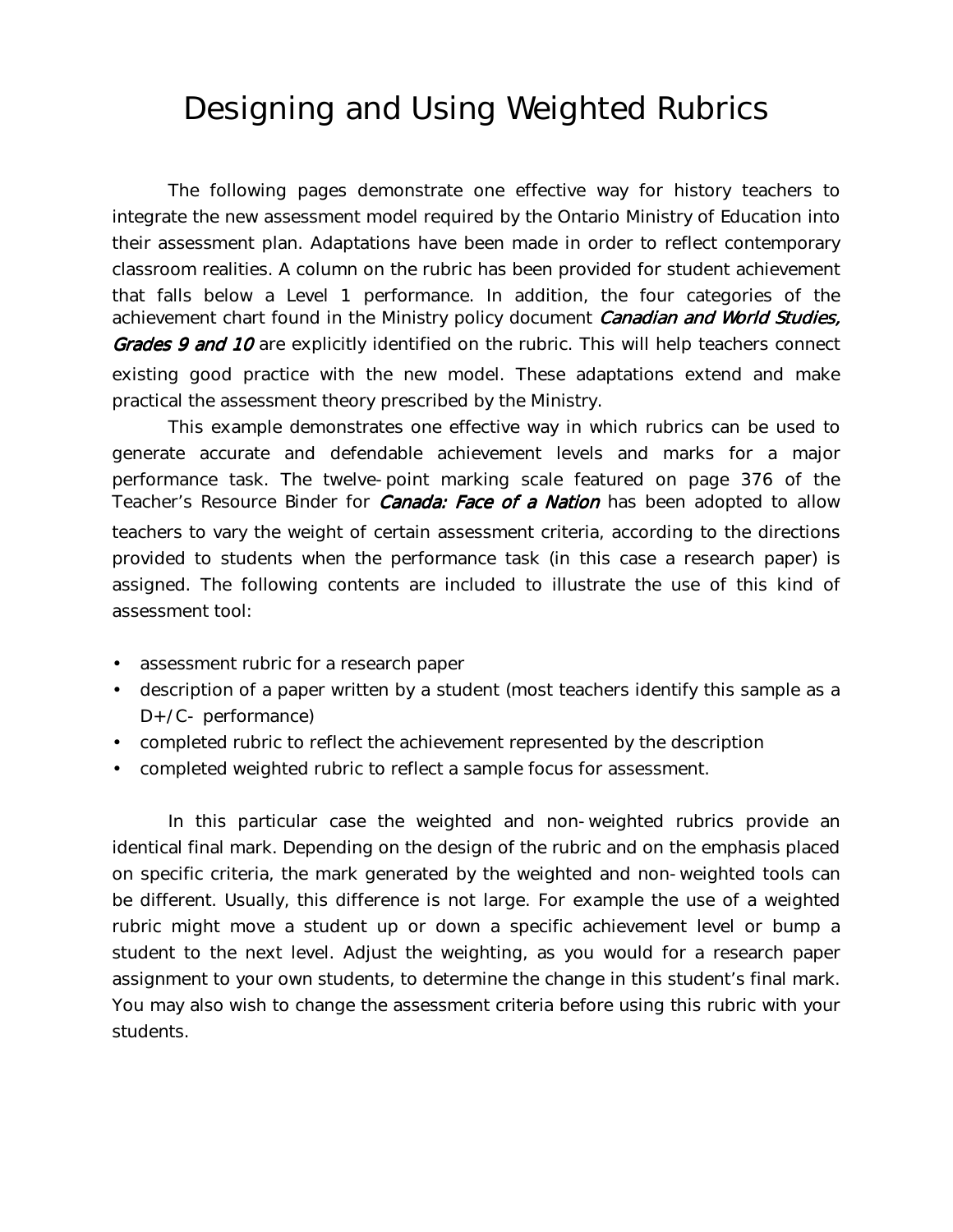## Research Paper Rubric: Grade 10 History

#### **Name: \_\_\_\_\_\_\_\_\_\_\_\_\_\_\_\_\_\_\_\_\_\_\_\_\_\_\_\_\_\_\_\_\_\_\_\_ Date: \_\_\_\_\_\_\_\_\_\_\_\_\_\_\_\_\_\_\_\_\_**

| Knowledge<br>Use of historical<br>Accurate for the most<br>All information<br>All information used<br>Limited use of<br>Using<br>information not<br>accurate historical<br>historically<br>part; some important<br>is historically<br>historically<br>information is not<br>information<br>accurate; most is<br>passable<br>accurate and<br>accurate<br>relevant to topic<br>accurate<br>relevant<br>information<br>$\overline{5.5}$<br>9<br>$\overline{\mathsf{X}}$<br>$\overline{2}$<br>5<br>6.5<br>$\overline{7}$<br>7.5<br>8<br>$\bf{0}$<br>4<br>6<br>10<br>Limited recognition<br>Adequate recognition<br>Very good<br><b>Historical</b><br>Demonstrated<br>Thorough and<br>Thinking/Inquiry Skills<br>analysis skills not<br>of historical<br>of historical<br>recognition of<br>perceptive<br>analysis<br>historical<br>recognition of<br>passable<br>significance<br>significance<br>significance<br>historical significance<br>$\overline{5.5}$<br>$\overline{\mathsf{X}}$<br>$\overline{2}$<br>5<br>6.5<br>$\overline{7}$<br>7.5<br>8<br>9<br>0<br>4<br>6<br>10<br>Little evidence used<br>Some good evidence<br>Solid evidence to<br>Support<br>Excellent support for<br><b>Evidence to</b><br>demonstrated is not<br>to support thesis<br>to support thesis<br>support thesis<br>thesis<br>support thesis<br>passable<br>statement or<br>argument being<br>5<br>$\overline{X}$<br>5.5<br>$\overline{1}$<br>7.5<br>8<br>9<br>10<br>0<br>$\overline{c}$<br>4<br>6<br>6.5<br>made |  |
|--------------------------------------------------------------------------------------------------------------------------------------------------------------------------------------------------------------------------------------------------------------------------------------------------------------------------------------------------------------------------------------------------------------------------------------------------------------------------------------------------------------------------------------------------------------------------------------------------------------------------------------------------------------------------------------------------------------------------------------------------------------------------------------------------------------------------------------------------------------------------------------------------------------------------------------------------------------------------------------------------------------------------------------------------------------------------------------------------------------------------------------------------------------------------------------------------------------------------------------------------------------------------------------------------------------------------------------------------------------------------------------------------------------------------------------------------------------------------------------------|--|
|                                                                                                                                                                                                                                                                                                                                                                                                                                                                                                                                                                                                                                                                                                                                                                                                                                                                                                                                                                                                                                                                                                                                                                                                                                                                                                                                                                                                                                                                                            |  |
|                                                                                                                                                                                                                                                                                                                                                                                                                                                                                                                                                                                                                                                                                                                                                                                                                                                                                                                                                                                                                                                                                                                                                                                                                                                                                                                                                                                                                                                                                            |  |
|                                                                                                                                                                                                                                                                                                                                                                                                                                                                                                                                                                                                                                                                                                                                                                                                                                                                                                                                                                                                                                                                                                                                                                                                                                                                                                                                                                                                                                                                                            |  |
|                                                                                                                                                                                                                                                                                                                                                                                                                                                                                                                                                                                                                                                                                                                                                                                                                                                                                                                                                                                                                                                                                                                                                                                                                                                                                                                                                                                                                                                                                            |  |
|                                                                                                                                                                                                                                                                                                                                                                                                                                                                                                                                                                                                                                                                                                                                                                                                                                                                                                                                                                                                                                                                                                                                                                                                                                                                                                                                                                                                                                                                                            |  |
|                                                                                                                                                                                                                                                                                                                                                                                                                                                                                                                                                                                                                                                                                                                                                                                                                                                                                                                                                                                                                                                                                                                                                                                                                                                                                                                                                                                                                                                                                            |  |
| Introduction<br>Introduction<br>No thesis statement<br>Thesis statement of<br>Thesis statement<br>Introduction clearly<br>mostly clear<br>establishes thesis<br>states strong thesis<br>in introduction<br>limited clarity<br>contains clear<br>clearly<br>thesis statement                                                                                                                                                                                                                                                                                                                                                                                                                                                                                                                                                                                                                                                                                                                                                                                                                                                                                                                                                                                                                                                                                                                                                                                                                |  |
| 5<br>5.5<br>6.5<br>7.5<br>10<br>$\pmb{\mathsf{X}}$<br>0<br>2<br>4<br>6<br>7<br>8<br>9                                                                                                                                                                                                                                                                                                                                                                                                                                                                                                                                                                                                                                                                                                                                                                                                                                                                                                                                                                                                                                                                                                                                                                                                                                                                                                                                                                                                      |  |
| Evidence of<br>Quality and quantity<br>Good quantity; quality<br>Good quantity and<br>Quality and quantity<br>Body of essay<br>of evidence limited;<br>quality of evidence;<br>research not<br>and sequence of<br>are sound; sequence<br>used to present<br>passable<br>evidence is adequate<br>sequence mostly<br>sequence weak<br>logical<br>research<br>logical                                                                                                                                                                                                                                                                                                                                                                                                                                                                                                                                                                                                                                                                                                                                                                                                                                                                                                                                                                                                                                                                                                                         |  |
| findings<br>7<br>7.5<br>9<br>$\overline{\mathbf{X}}$<br>$\overline{2}$<br>4<br>5<br>5.5<br>6<br>6.5<br>8<br>10<br>0                                                                                                                                                                                                                                                                                                                                                                                                                                                                                                                                                                                                                                                                                                                                                                                                                                                                                                                                                                                                                                                                                                                                                                                                                                                                                                                                                                        |  |
| Communication<br>Sound conclusion;<br>Concluding<br>Conclusion not<br>Conclusion has<br>Adequate conclusion;<br>Good conclusion;<br>present or not<br>limited connection<br>consistent with some<br>consistent with<br>fully supportable<br>statement used<br>consistent with<br>to facts presented<br>key facts<br>most key facts<br>to summarize<br>facts presented<br>research                                                                                                                                                                                                                                                                                                                                                                                                                                                                                                                                                                                                                                                                                                                                                                                                                                                                                                                                                                                                                                                                                                          |  |
| $\overline{2}$<br>9<br>5<br>5.5<br>6.5<br>$\overline{7}$<br>7.5<br>8<br>10<br>$\pmb{\mathsf{X}}$<br>0<br>4<br>6<br>findings                                                                                                                                                                                                                                                                                                                                                                                                                                                                                                                                                                                                                                                                                                                                                                                                                                                                                                                                                                                                                                                                                                                                                                                                                                                                                                                                                                |  |
| Use of language<br>Limited use of<br>Adequate use of<br><b>Effective use of</b><br>Spelling and<br>Spelling, grammar<br>not passable<br>spelling; grammar and<br>grammar used well;<br>and sentence<br>proper spelling,<br>language<br>grammar and<br>sentence structure<br>sentence structure<br>structure all used<br>sentence structure<br>weak at times<br>awkward at times<br>effectively                                                                                                                                                                                                                                                                                                                                                                                                                                                                                                                                                                                                                                                                                                                                                                                                                                                                                                                                                                                                                                                                                             |  |
| 5<br>7.5<br>9<br>10<br>$\boldsymbol{X}$<br>0<br>$\mathbf 2$<br>4<br>5.5<br>6<br>6.5<br>7<br>8                                                                                                                                                                                                                                                                                                                                                                                                                                                                                                                                                                                                                                                                                                                                                                                                                                                                                                                                                                                                                                                                                                                                                                                                                                                                                                                                                                                              |  |
| Not interesting or<br>Limited interest and<br>Persuasive and<br><b>Totally interesting</b><br>Persuasiveness<br>Persuasive and<br>interesting in all key<br>and persuasive<br>convincing<br>persuasiveness<br>interesting in some<br>and interest<br>key parts<br>parts                                                                                                                                                                                                                                                                                                                                                                                                                                                                                                                                                                                                                                                                                                                                                                                                                                                                                                                                                                                                                                                                                                                                                                                                                    |  |
| $\overline{\mathbf{X}}$<br>0<br>$\overline{\mathbf{2}}$<br>5<br>5.5<br>$\overline{1}$<br>7.5<br>8<br>9<br>4<br>6<br>6.5<br>10                                                                                                                                                                                                                                                                                                                                                                                                                                                                                                                                                                                                                                                                                                                                                                                                                                                                                                                                                                                                                                                                                                                                                                                                                                                                                                                                                              |  |
| Limited title page;<br>Adequate title page;<br>Not passable<br>Effective title page;<br>Title page and essay<br>Layout and<br>Application<br>limited neatness<br>layout both excellent<br>limited neatness<br>neat presentation<br>Presentation                                                                                                                                                                                                                                                                                                                                                                                                                                                                                                                                                                                                                                                                                                                                                                                                                                                                                                                                                                                                                                                                                                                                                                                                                                            |  |
| 9<br>$\overline{2}$<br>4<br>5<br>5.5<br>6.5<br>$\overline{7}$<br>7.5<br>8<br>$\boldsymbol{X}$<br>0<br>6<br>10                                                                                                                                                                                                                                                                                                                                                                                                                                                                                                                                                                                                                                                                                                                                                                                                                                                                                                                                                                                                                                                                                                                                                                                                                                                                                                                                                                              |  |
| Use of footnotes<br>Sources not evident<br>Limited use of<br>Footnotes and<br>Good sources<br><b>Excellent sources</b><br>or properly credited<br>footnotes and<br>bibliography used,<br>used; all sources<br>used; all sources well<br>and<br>bibliography to<br>sources adequate<br>credited<br>credited<br>bibliography to<br>credit sources<br>credit sources                                                                                                                                                                                                                                                                                                                                                                                                                                                                                                                                                                                                                                                                                                                                                                                                                                                                                                                                                                                                                                                                                                                          |  |
| 5<br>5.5<br>$\overline{\phantom{a}}$<br>7.5<br>8<br>9<br>$\overline{2}$<br>4<br>6<br>6.5<br>10<br>$\pmb{\mathsf{X}}$<br>0                                                                                                                                                                                                                                                                                                                                                                                                                                                                                                                                                                                                                                                                                                                                                                                                                                                                                                                                                                                                                                                                                                                                                                                                                                                                                                                                                                  |  |

**Final Mark %**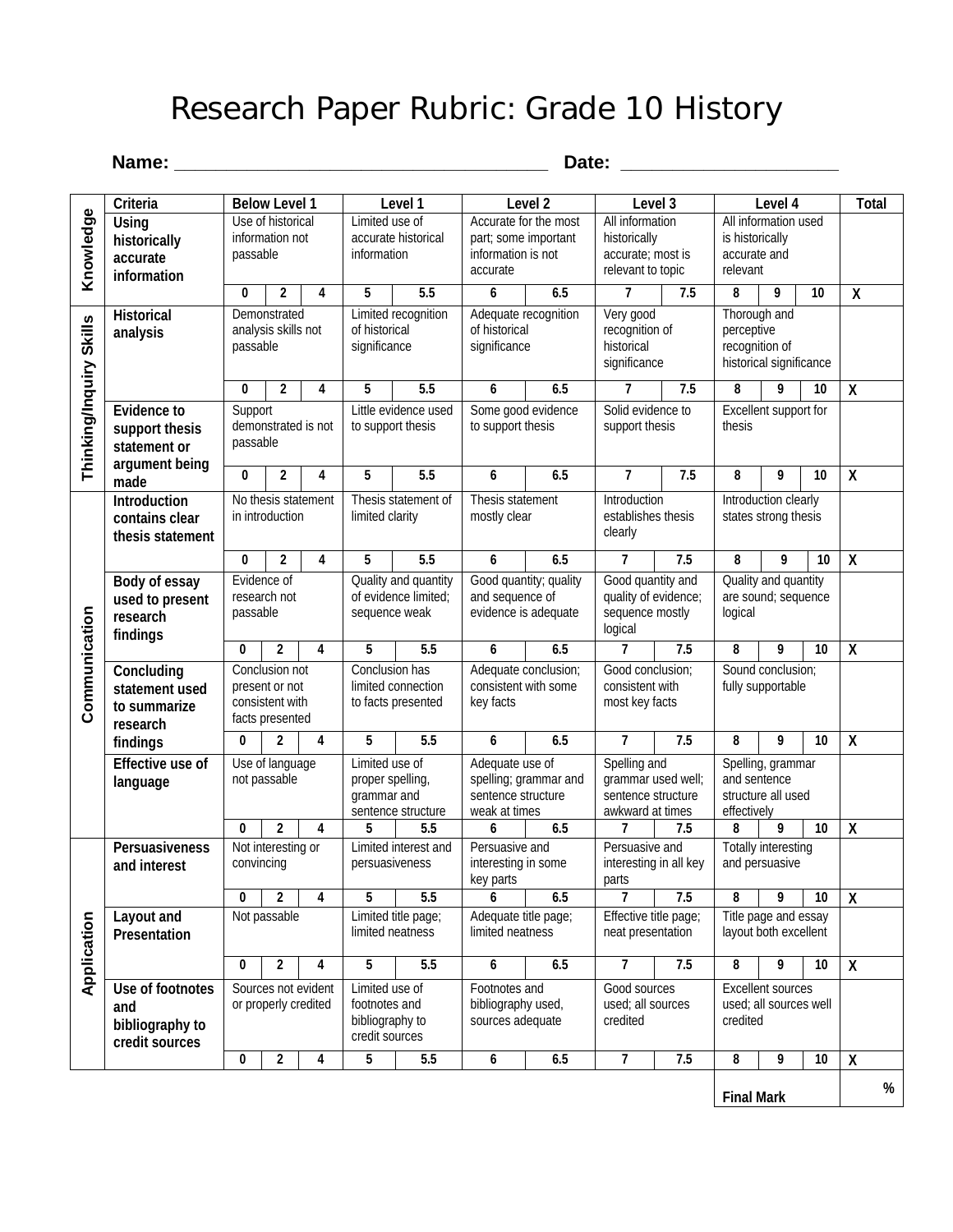### Research Paper Rubric: Grade 10 History

**Name: \_\_\_\_\_\_\_\_\_\_\_\_\_\_\_\_\_\_\_\_\_\_\_\_\_\_\_\_\_\_\_\_\_\_\_\_ Date: \_\_\_\_\_\_\_\_\_\_\_\_\_\_\_\_\_\_\_**

**Title: \_\_\_\_\_\_\_\_\_\_\_\_\_\_\_\_\_\_\_\_\_\_\_\_\_\_\_\_\_\_\_\_\_\_\_\_\_\_\_\_\_\_\_\_\_\_\_\_\_\_\_\_\_\_\_\_\_\_\_\_\_\_\_\_**

Areas of Strength:

Specific Recommendations for Improvement:

**Rubric for a Book Talka** Final Mark: \_\_\_\_\_\_\_\_\_\_\_\_ = \_\_\_\_\_\_\_\_% = Level \_\_\_\_\_\_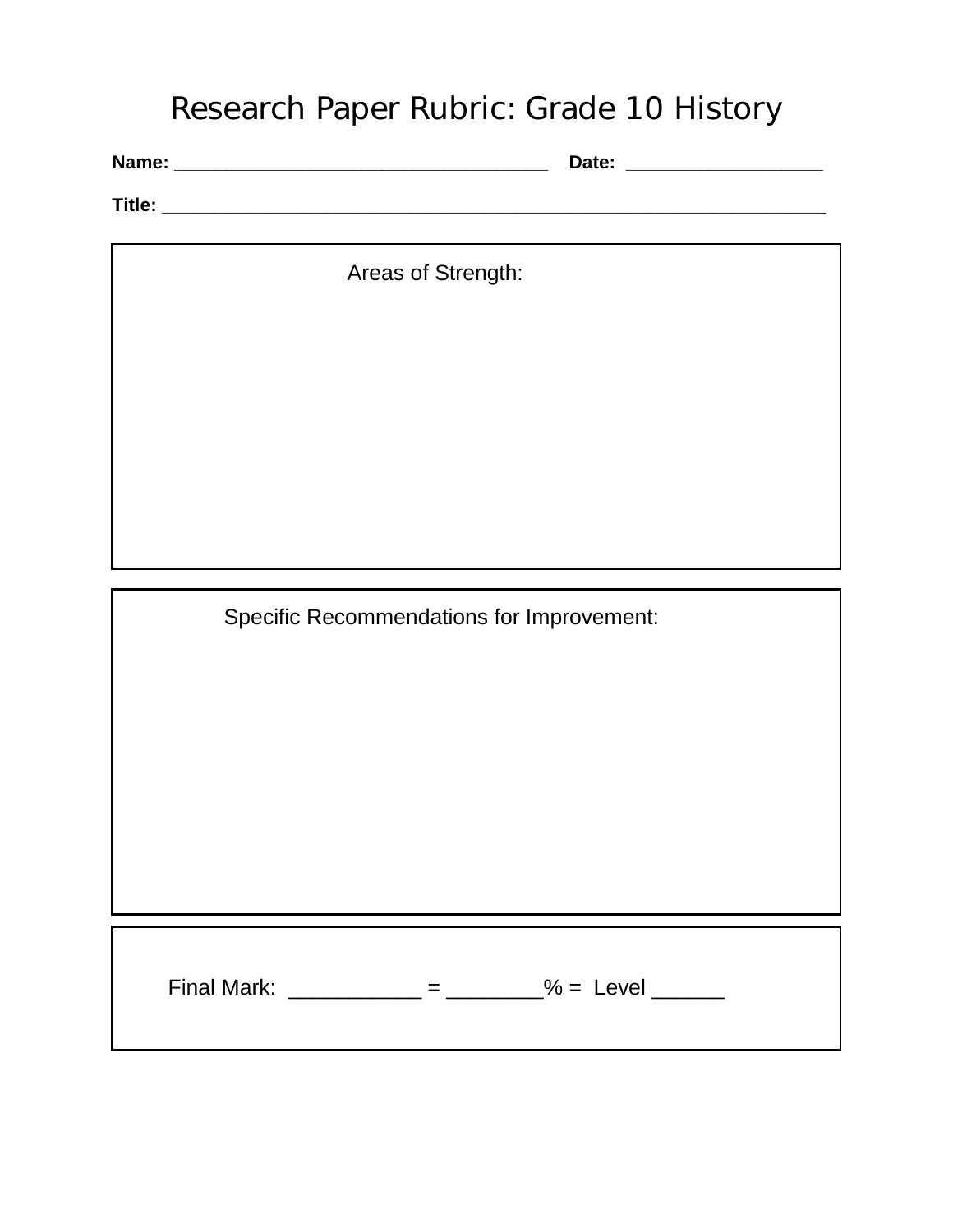## A Student's Research Paper

No title page is submitted as per teacher instructions. The product has a messy appearance with mistakes crossed off in pen and new text sloppily added. Work generally appears a little rushed and sloppy. The final product is a bit shorter than expected.

The information contained is for the most part historically accurate. However some of the key information is incorrect. Some of the information contained was not really relevant to the argument being made. Important information that would have strengthened the argument being made was omitted. On the whole, the student has demonstrated a limited use of historical analysis skills such as establishing cause-effect relationships, detecting bias and making judgements about historical significance.

A thesis statement is clearly established in the introduction (as required) but a disproportionate amount of historical significance was placed on it. The body of evidence, as presented, is adequate but lean. It is presented in a mostly logical order. In the body the student makes a good point then goes to a second point. The student returns later to the first point to complete it. The conclusion is clear and consistent with the information presented.

Spelling mistakes, weak grammar and awkward sentence structure confuse the reader in some parts of the presentation. Sometimes one very long sentence is used to communicate an idea, instead of a few short sentences. Other sentences make their point very well.

On the whole the work is persuasive and interesting in parts and a bit confusing in others.

A proper bibliography (with the required three sources) was submitted but all information (according to the few footnotes made) was taken from a single source. The source of some relevant information was not given and one of the footnotes used was not really necessary.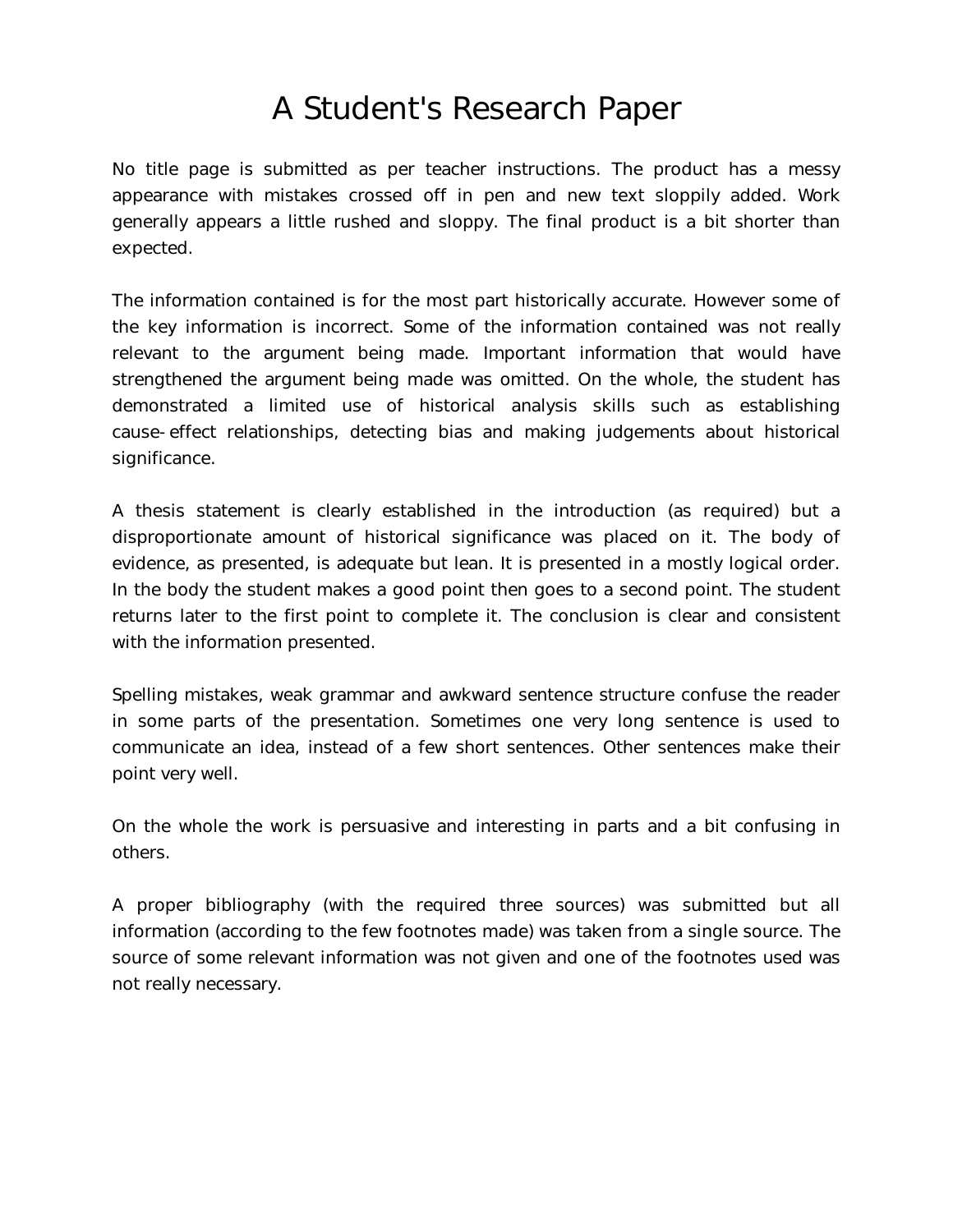# Research Paper Rubric: Non-weighted Example

|                         | Criteria                                                               |                                                                        | <b>Below Level 1</b>                 |                         | Level 1                                                                 |                      | Level <sub>2</sub>                                                              |     | Level 3                                                                      |     | Level 4                                                                 | Total |        |                         |
|-------------------------|------------------------------------------------------------------------|------------------------------------------------------------------------|--------------------------------------|-------------------------|-------------------------------------------------------------------------|----------------------|---------------------------------------------------------------------------------|-----|------------------------------------------------------------------------------|-----|-------------------------------------------------------------------------|-------|--------|-------------------------|
| Knowledge               | <b>Using</b><br>historically<br>accurate<br>information                | passable                                                               | Use of historical<br>information not |                         | Limited use of<br>accurate historical<br>information                    |                      | Accurate for the most<br>part; some important<br>information is not<br>accurate |     | All information<br>historically<br>accurate; most is<br>relevant to topic    |     | All information used<br>is historically<br>accurate and<br>relevant     |       |        | 6                       |
|                         |                                                                        | 0                                                                      | 2                                    | 4                       | 5                                                                       | 5.5                  | 6                                                                               | 6.5 | $\overline{1}$                                                               | 7.5 | 8                                                                       | 9     | 10     | $\overline{\mathsf{x}}$ |
| Thinking/Inquiry Skills | <b>Historical</b><br>analysis                                          | Demonstrated<br>analysis skills not<br>passable                        |                                      |                         | Limited recognition<br>of historical<br>significance                    |                      | Adequate recognition<br>of historical<br>significance                           |     | Very good<br>recognition of<br>historical<br>significance                    |     | Thorough and<br>perceptive<br>recognition of<br>historical significance |       |        | 5.5                     |
|                         |                                                                        | $\bf{0}$                                                               | $\overline{2}$                       | 4                       | 5                                                                       | 5.5                  | 6                                                                               | 6.5 | 7                                                                            | 7.5 | 8                                                                       | 9     | 10     | $\pmb{\mathsf{X}}$      |
|                         | <b>Evidence to</b><br>support thesis<br>statement or<br>argument being | Support<br>demonstrated is not<br>passable                             |                                      |                         | Little evidence used<br>to support thesis                               |                      | Some good evidence<br>to support thesis                                         |     | Solid evidence to<br>support thesis                                          |     | <b>Excellent support for</b><br>thesis                                  |       |        | 6                       |
|                         | made                                                                   | 0                                                                      | $\mathbf 2$                          | 4                       | 5                                                                       | 5.5                  | 6                                                                               | 6.5 | 7                                                                            | 7.5 | 8                                                                       | 9     | 10     | $\pmb{\mathsf{X}}$      |
|                         | Introduction<br>contains clear<br>thesis statement                     | No thesis statement<br>in introduction                                 |                                      |                         | Thesis statement of<br>limited clarity                                  |                      | Thesis statement<br>mostly clear                                                |     | Introduction<br>establishes thesis<br>clearly                                |     | Introduction clearly<br>states strong thesis                            |       |        | 7                       |
|                         |                                                                        | $\bf{0}$                                                               | $\overline{2}$                       | 4                       | 5                                                                       | 5.5                  | 6                                                                               | 6.5 | $\overline{7}$                                                               | 7.5 | 8                                                                       | 9     | 10     | $\pmb{\mathsf{X}}$      |
| Communication           | Body of essay<br>used to present<br>research<br>findings               | Evidence of<br>research not<br>passable                                |                                      |                         | Quality and quantity<br>of evidence limited;<br>sequence weak           |                      | Good quantity; quality<br>and sequence of<br>evidence is adequate               |     | Good quantity and<br>quality of evidence;<br>sequence mostly<br>logical      |     | Quality and quantity<br>are sound; sequence<br>logical                  |       |        | 6                       |
|                         |                                                                        | $\mathbf{0}$                                                           | $\overline{2}$                       | 4                       | 5                                                                       | 5.5                  | 6                                                                               | 6.5 | 7                                                                            | 7.5 | 8                                                                       | 9     | 10     | $\overline{\mathsf{x}}$ |
|                         | Concluding<br>statement used<br>to summarize<br>research               | Conclusion not<br>present or not<br>consistent with<br>facts presented |                                      |                         | Conclusion has<br>limited connection<br>to facts presented              |                      | Adequate conclusion;<br>consistent with some<br>key facts                       |     | Good conclusion;<br>consistent with<br>most key facts                        |     | Sound conclusion;<br>fully supportable                                  |       | 7      |                         |
|                         | findings                                                               | 0                                                                      | $\overline{2}$                       | 4                       | 5                                                                       | 5.5                  | 6                                                                               | 6.5 | $\overline{7}$                                                               | 7.5 | 8                                                                       | 9     | 10     | $\pmb{\mathsf{X}}$      |
|                         | <b>Effective use of</b><br>language                                    | Use of language<br>not passable                                        |                                      |                         | Limited use of<br>proper spelling,<br>grammar and<br>sentence structure |                      | Adequate use of<br>spelling; grammar and<br>sentence structure<br>weak at times |     | Spelling and<br>grammar used well;<br>sentence structure<br>awkward at times |     | Spelling, grammar<br>and sentence<br>structure all used<br>effectively  |       |        | 6.5                     |
|                         |                                                                        | 0                                                                      | $\overline{2}$                       | 4                       | 5                                                                       | 5.5                  | 6                                                                               | 6.5 | 7                                                                            | 7.5 | 8                                                                       | 9     | 10     | $\pmb{\mathsf{X}}$      |
|                         | Persuasiveness<br>and interest                                         | Not interesting or<br>convincing                                       |                                      |                         | persuasiveness                                                          | Limited interest and | Persuasive and<br>interesting in some<br>key parts                              |     | Persuasive and<br>interesting in all key<br>parts                            |     | <b>Totally interesting</b><br>and persuasive                            |       |        | 6.5                     |
|                         |                                                                        | 0                                                                      | $\overline{2}$                       | 4                       | 5                                                                       | 5.5                  | 6                                                                               | 6.5 | 7                                                                            | 7.5 | 8                                                                       | 9     | $10\,$ | $\pmb{\mathsf{X}}$      |
| Application             | Layout and<br>Presentation                                             | Not passable                                                           |                                      |                         | Limited title page;<br>limited neatness                                 |                      | Adequate title page;<br>limited neatness                                        |     | Effective title page;<br>neat presentation                                   |     | Title page and essay<br>layout both excellent                           |       |        | 4                       |
|                         |                                                                        | 0                                                                      | $\overline{2}$                       | $\overline{\mathbf{4}}$ | 5                                                                       | 5.5                  | 6                                                                               | 6.5 | $\overline{7}$                                                               | 7.5 | 8                                                                       | 9     | 10     | $\overline{\mathbf{X}}$ |
|                         | Use of footnotes<br>and<br>bibliography to<br>credit sources           | Sources not evident<br>or properly credited                            |                                      |                         | Limited use of<br>footnotes and<br>bibliography to<br>credit sources    |                      | Footnotes and<br>bibliography used,<br>sources adequate                         |     | Good sources<br>used; all sources<br>credited                                |     | <b>Excellent sources</b><br>used; all sources well<br>credited          |       | 6.5    |                         |
|                         |                                                                        | 0                                                                      | $\overline{2}$                       | 4                       | 5                                                                       | 5.5                  | 6                                                                               | 6.5 | 7                                                                            | 7.5 | 8                                                                       | 9     | 10     | $\pmb{\mathsf{X}}$      |
|                         |                                                                        |                                                                        |                                      |                         |                                                                         |                      |                                                                                 |     |                                                                              |     | <b>Final Mark</b>                                                       |       |        | 61%                     |